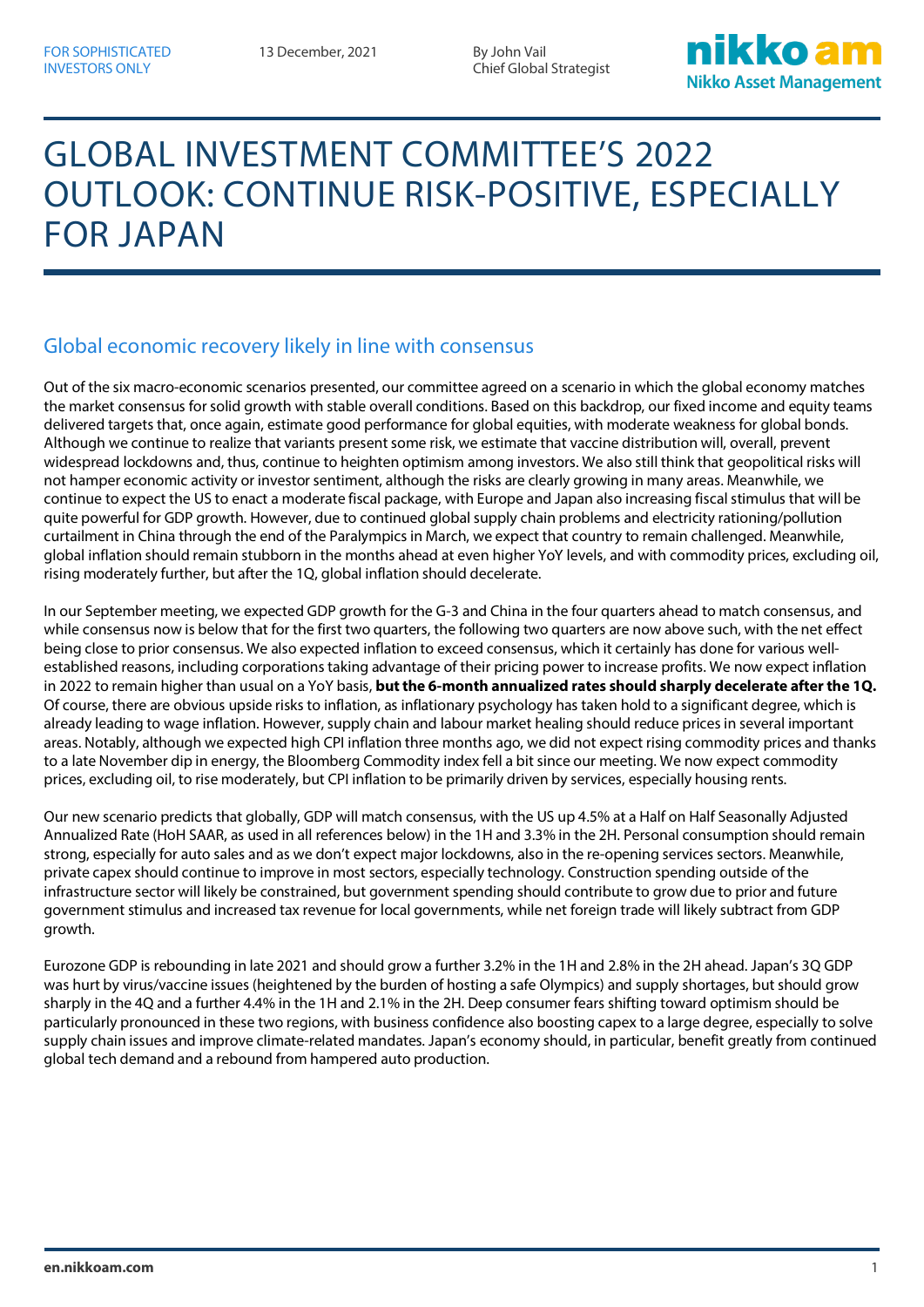**On China's economy**, we expect that it will be able to wade through the current troubles, although it will continue to be quite rocky at times. The country has changed direction and such transitions can be very difficult, although often rewarding. Clearly, the real estate industry could not continue to be relied upon for providing rapid economic growth forever. Decreasing the gearing-risk of the property companies certainly makes sense, as it will curtail overall financial industry risks, but such will create additional potholes in what is an extremely opaque and complicated, yet important system. The leadership there likely wishes they had started these efforts earlier, but this process has been years in the making and they seem intent on maintaining the course, confident that they can prevent systemic risk and major negative wealth effect by consumers and corporations. A key question is whether a large number of vacant apartments will be either rented out or sold. Although the former would reduce rents, matching the common prosperity theme, (and coupled with a major government drive to build rental housing), the latter might depress property prices too much.

Meanwhile, the regulatory crackdown on various sectors aims to reduce inequality and veer the culture away from trendy (usually foreign, including Asian) and gaming cultures. Growth in the social media sphere will be moderately curtailed for an indefinite period, but will still likely grow nonetheless. Meanwhile, China is promoting super-high technology fields so as to achieve selfsufficiency in semiconductor production equipment (which will be extremely difficult, as no country has ever achieved such) and other areas where China already has achieved prowess like AI, systems integration and the medical industry. It will also likely try to keep as much foreign business involvement as possible (as long as such does not get political), as such will be needed to support the economy. In sum, we forecast its GDP up 4.7% HoH SAAR in the 1H and 4.0% in the 2H.

Finally, as for the broader outlook, GDP for the US, Eurozone, Japan and China should approximate consensus growth of 3.9%, 4.2%, 2.6% and 4.7% in CY22, but these numbers are, of course, boosted by low base effects. Consensus for China is a bit higher than our forecast, but such includes many stale estimates, with the trend clearly falling in recent weeks, and the major global brokerage houses' estimates are close to our forecast.

#### Non-economic factors always concerning but not significantly impactful

There continue to be, as always, valid reasons for concern about many geopolitical issues, especially regarding North Korea, China, the Middle East and now, and perhaps most especially, Ukraine, in which Russia may not trust the West's efforts to deescalate. Relations between the West and China remain very tense, but neither side seems willing to cross any red lines, although the threats to certain foreign businesses certainly ratchets up the potential for major economic disruptions. Increased fears about Taiwan certainly should not be ignored either. The G-7 addressing of concerns in China, including the investigation of the origins of the virus, may trigger continued retaliation and the EU-China investment pact remains in jeopardy, while the boycotting of diplomatic attendance of Beijing's Olympics will increase tensions even further. Meanwhile, the Middle East remains on tenterhooks, especially whether the Iran deal will be completed, as the West's and Israel's patience has virtually disappeared and severe "alternative actions" are ready for implementation.

As for national political risk, the US remains mired in conflict, but we still expect a moderate additional stimulus bill via the "reconciliation" method. Social issues will also likely provoke civil unrest, especially leading up to November's election, in which the outlook points to complete political stalemate. For non-budgetary items, Biden will be less constrained; indeed, he will try to satisfy his left-wing by extensively issuing executive decrees and regulatory mandates to achieve the Democratic agenda (although some of these have already been at least partially blocked by federal judges and more are likely to be so). The net result of these political actions, especially if such includes tax hikes, should make risk markets and business leaders wary in some US sectors, but such will likely boost the economy in other sectors, particularly in the new energy and technology fields.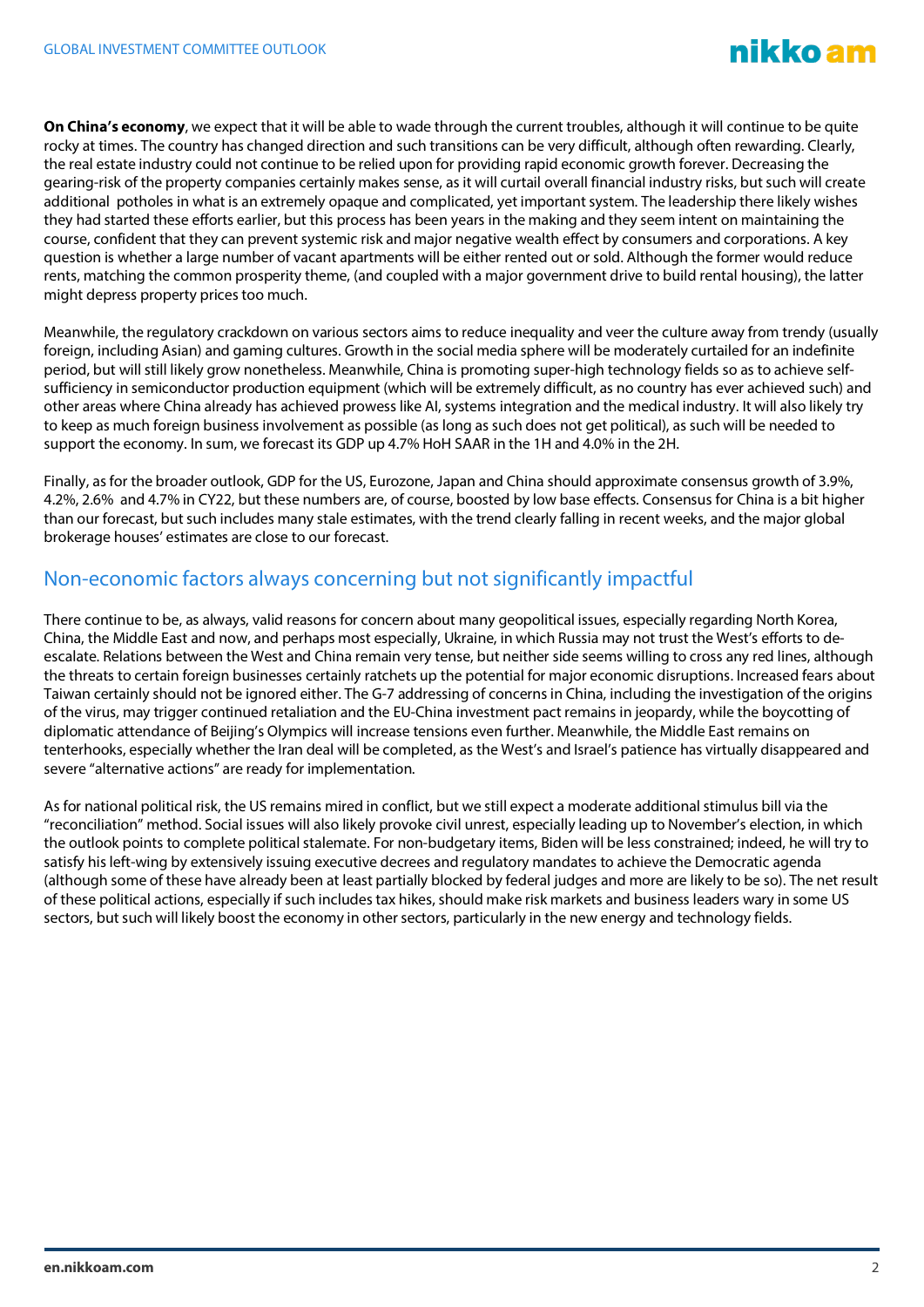## nikko am

#### **Our detailed forecasts:**

| Scenario 3             | Dec 3 2021 | <b>Mar 2022</b> | <b>Jun 2022</b> | <b>Sep 2022</b> | Dec 2022 |
|------------------------|------------|-----------------|-----------------|-----------------|----------|
| JP Uncollateral Call   | $-0.10%$   | $-0.10%$        | $-0.10%$        | $-0.10%$        | $-0.10%$ |
| <b>US FF Rate</b>      | 0.25%      | 0.25%           | 0.25%           | 0.50%           | 0.75%    |
| <b>ECB Policy Rate</b> | $-0.50%$   | $-0.50%$        | $-0.50%$        | $-0.50%$        | $-0.50%$ |
| <b>UK Policy Rate</b>  | 0.10%      | 0.10%           | 0.25%           | 0.50%           | 0.75%    |
| JP 10Y Bond            | 0.05%      | 0.05%           | 0.10%           | 0.10%           | 0.15%    |
| US 10Y Bond            | 1.34%      | 1.50%           | 1.60%           | 1.70%           | 1.80%    |
| Euro 10Y Bond          | $-0.34%$   | $-0.30%$        | $-0.25%$        | $-0.20%$        | $-0.15%$ |
| UK 10Y Bond            | 0.75%      | 0.85%           | 0.95%           | 1.05%           | 1.15%    |
| AUD 10Y Bond           | 1.62%      | 1.70%           | 1.80%           | 1.90%           | 2.00%    |
| USD/JPY                | 112.80     | 114.00          | 115.00          | 116.00          | 117.00   |
| EUR/USD                | 1.13       | 1.12            | 1.11            | 1.10            | 1.09     |
| GBP/USD                | 1.32       | 1.33            | 1.34            | 1.34            | 1.34     |
| AUD/USD                | 0.70       | 0.71            | 0.72            | 0.73            | 0.73     |
| <b>SPX</b>             | 4538       | 4742            | 4831            | 4921            | 5014     |
| Euro STOXX             | 456        | 480             | 495             | 505             | 515      |
| <b>FTSE</b>            | 7122       | 7400            | 7550            | 7600            | 7700     |
| <b>TPX</b>             | 1958       | 2170            | 2240            | 2280            | 2310     |
| Nikkei 225             | 28030      | 31000           | 32000           | 32500           | 33000    |
| Hang Seng              | 23767      | 24361           | 24361           | 24955           | 26144    |
| ASX                    | 7241       | 7313            | 7460            | 7572            | 7799     |
| Oil Brent              | 71         | 71              | 71              | 72              | 72       |
| Gold                   | 1784       | 1750            | 1730            | 1730            | 1730     |
| BBG Commod (DJ UBS)    | 96         | 95              | 95              | 96              | 96       |

#### Central banks: Now we are in line with consensus

We continue to expect the Fed to end tapering by April and but only expect a 25 bps hike (down from our 50 bps previous expectation) in the 3Q, followed by another in the 4Q. As for the ECB, we continue to expect it to end its PEPP program as scheduled, which is now increasingly the consensus view, with moderate tightening thereafter. Meanwhile, the BOJ is likely to remain on hold, but with a few minor tweaks and with less dovish rhetoric, especially if the Yen substantially weakens (and the converse, if such occurs). In sum, however, **although this hawkishness may give markets indigestion for a while, policy will remain extremely accommodative.**

**Although the Fed leadership situation is greatly clearer, there remains much uncertainty.** Powell will remain, but he will likely be increasingly swayed by more dovish members on the board and has clearly stated that he will defer to others on stricter financial sector regulation. Lael Brainard will likely be approved (by a razor thin majority) as Vice Chair for monetary affairs, and will tend towards the dovish side while promoting much stricter bank regulation. Meanwhile, the Vice Chair, whoever is nominated, for financial supervision likely faces a very difficult Senate vote. This person would likely be a dove monetarily as would any other nominated board members, replacing two Republicans. Furthermore, the early retirement of two regional presidents who leaned recently hawkish, may lead to their replacement (with the D.C. Fed's leadership input) by their regional boards with doves. **So, although the short-term trend is for a hawkish stance, the market cares about the intermediate term, which will likely shift to a very dovish stance, so it will be interesting to see how markets react.** Board members have long terms, and can hardly ever be fired, so it will be a long-lasting shift. The effect of much stricter banking regulation, coupled with progressive, including green-oriented, lending mandates, would also have wide ranging implications for the economy and markets.

#### USD slightly stronger; moderately increasing G-3 bond yields

Given our hawkish central banks stance in September, many likely thought our forecast of only mild increases in bond yields was too rosy, but after a wild ride, the US Treasury 10-year yield ended up slightly undershooting our 1.55% end-December estimate, while our European and Japanese forecasts also were a bit too high. The decline in oil prices certainly helped curtail bond yields,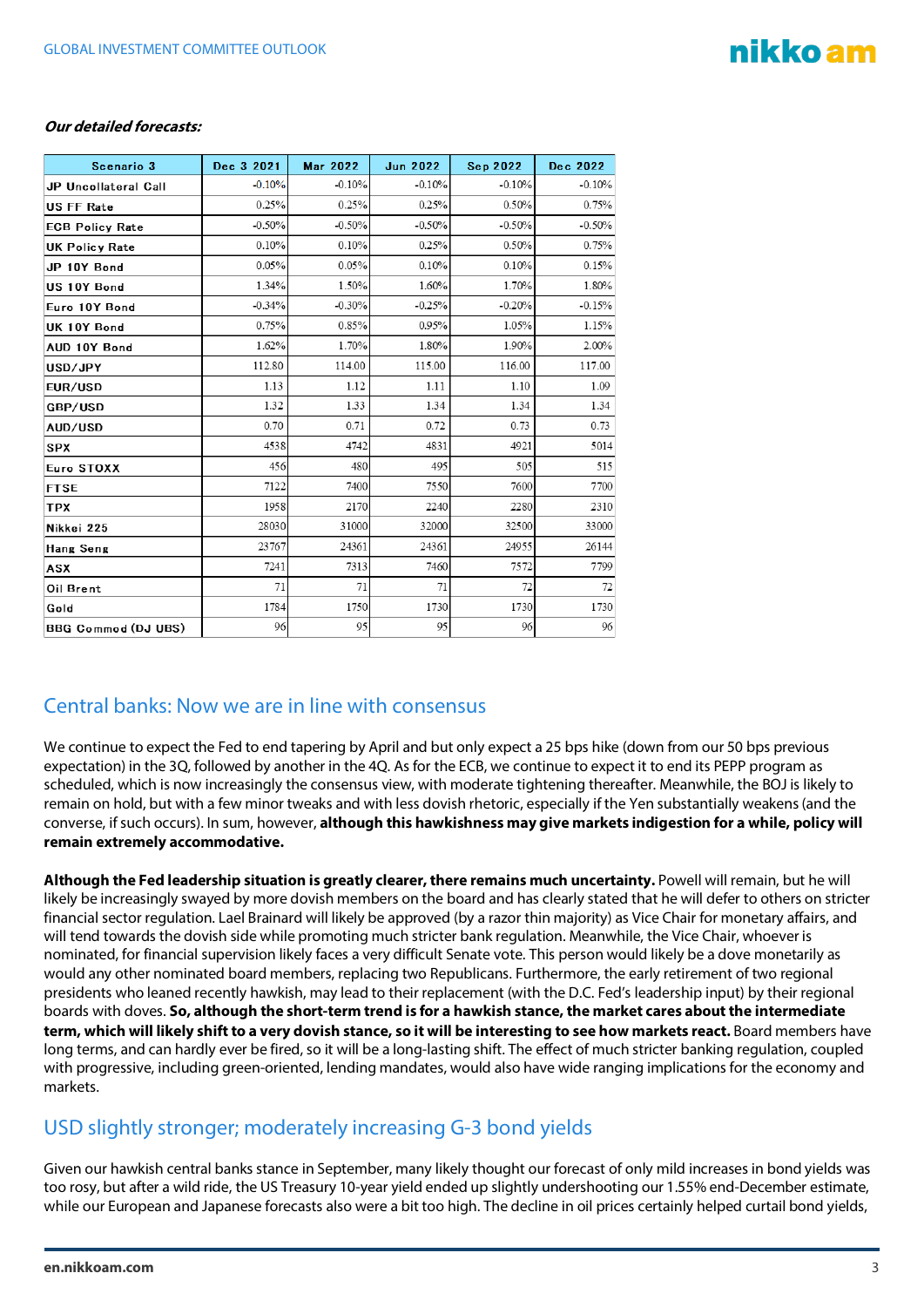as did a late "variant scare" (although such as not deterred hawkish rhetoric by the Fed, and indeed makes "tightening without tantrum" easier). Although strong economic growth with high inflation will be a challenge, coupled with sharply reduced Fed purchases, many bond investors will likely assume that inflation will decelerate, so we don't expect yields to surge. Bond investors will also worry about virus scares, occasional disappointing economic data, geopolitical flare-ups and other problems during China's transition. Thus, we expect 10-year yields globally will continue to be somewhat pinned down by low central bank policy rates. For US 10-year Treasuries, our target for end-March is 1.50%, while those for 10-year Bunds and 10-year JGBs are -0.30% and 0.05%, respectively, mildly rising by next June to 1.60%, -0.25% and 0.10%. Regarding forex, we expect the USD to be 114 vs. the yen in March and 115:USD next June, while it should also mildly strengthen vs. the EUR to 1.12 at end-March and 1.11 at end-June.

This all implies that the FTSE WGBI (index of global bonds) should produce a -0.3% unannualized return from our base date of December 3rd through March in USD terms and -0.6% through June. Thus, we continue our unenthusiastic stance on global bonds for USD-based investors. For yen-based investors, this index in yen terms should return +0.7% and +1.4%, during those respective periods, with JGBs returning 0.0% and -0.5%, respectively, so the case for offshore bonds looks much better now for them due to yen weakness, and preferring such to JGBs still seems logical.

The front month Brent oil price fell vs. our expectation in September that it would stay flat at \$78. However, the Iran question looms large, both geopolitically and as regards global oil supply. The acceleration away from oil toward alternative energy sources should calm oil prices in the intermediate term, but should not influence short-term prices much as overall global demand continues rising. Prices have risen since we set our targets on Friday the 3rd, but our Brent forecasts are \$71 through June and \$72 thereafter.

We expect that headline and core CPI measures for the next two quarters will remain high on a YoY basis, although much less so, at 4.0% and 3.3%, respectively, in June (approximating consensus) and both at 2.7% in December. **On a 6-month annualized rate both should decelerate to around 2% by June.** Housing rent should continue upward, but new and used car prices should decline fairly soon as production resurges. Lastly, corporations still seem to have huge pricing power and use shortages to rationalize price hikes that are higher than needed to maintain current profits, but the Biden Administration will likely criticise price hikes (or product shrinkage) and oligopolistic practices much more sharply, while keeping the pressure on OPEC to increase production. Alleviation of labour and logistical bottlenecks will also likely reduce price pressure.

#### Global equities should continue upward, especially Japan

Our positive, near-Goldilocks scenario stance on overall global equity markets in our September meeting was quite successful overall, but we did not foresee the US outperforming the world so much. Indeed, all non-US regions undershot our targets, especially Japan, but the MSCI World Index rose 3.4% (unannualized in USD terms) from our base date until our meeting, vs our 3.0% forecast. Strong 3Q earnings seasons globally helped equities although a more hawkish Fed and fears of stagflation hurt valuations moderately. **Our new scenario forecasts a solid return for global equities in the quarters ahead.** Along with more hawkish central banks, the likelihood of moderately higher taxes ahead for the wealthy, and perhaps for all equity investors too, in the US will hamper investment sentiment, as will higher corporate taxes ahead, but increased US fiscal spending and the global vaccine-driven economic and corporate earnings recovery should more than offset such. The lack of geopolitical events that hurt market sentiment should also support prices, although we admit to "crossing our fingers" on various risks. Moreover, a major positive factor should be 4Q earnings and their impact on CY22 expectations. The last six US earnings seasons were astonishing, with many companies beating consensus "by a mile". **The CY21 SPX EPS estimate rose about 4% since we met, summing to an astonishing 29% YTD.** If, as we expect, 4Q EPS forecasts exceed consensus, analysts will have little choice but to be even more enthusiastic in their CY22 forecasts (which they have been surprisingly reluctant to do so far). **Thus, although PE ratios look high, the upside to CY22 earnings estimates will likely make valuations much less expensive. We continue to cite the mantra: "the ability of US corporations to beat profit expectations, especially on an adjusted basis, is very impressive and should not be doubted going forward, even under difficult circumstances".** One other thing to note is that EPS growth was artificially high in 2021 due to releases of bank credit reserves, which should disappear in 2022, thus making 2022 EPS growth look artificially low.

**In sum, we retain an enthusiastic view on global equities.** Aggregating our national forecasts from our base date, we forecast that the MSCI World Total Return Index in USD terms will rise 5.3% through March, 7.8% through June and 12.3% through next December (6.4%, 9.9% and 16.5% in yen terms). **We expect positive returns in each region, with Japan's the highest among the regions:**

**In the US**, the SPX's PER on its CY21 EPS estimate is now about 22, which remains, by historical standards, very high. Its CY22 PER is also a bit high at about 20.0. However, there are clear reasons for such: fixed income yields are low (and bond returns should be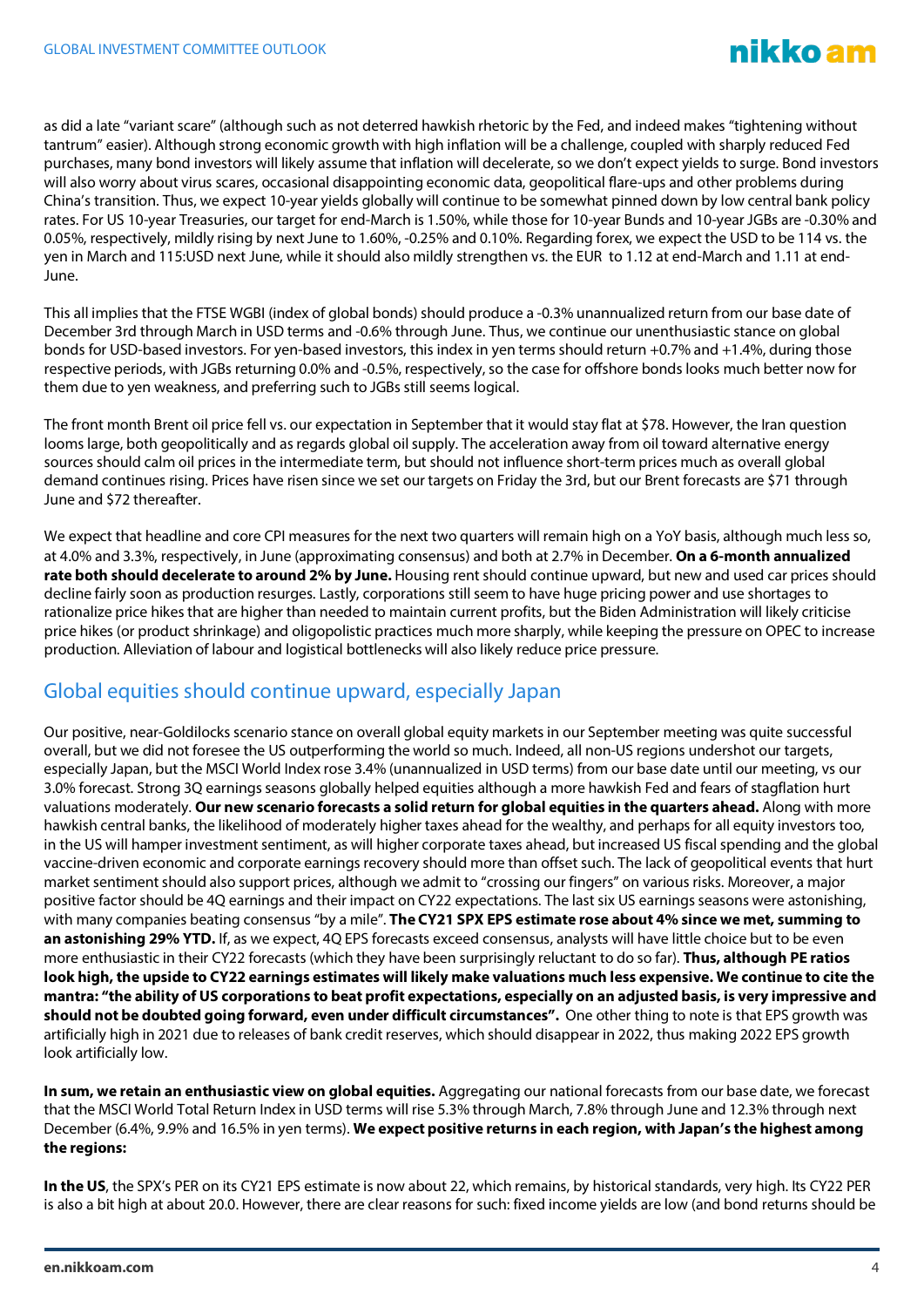### nikko am

disappointing), buybacks are rebounding sharply and earnings growth should exceed the already strong consensus view. The wild valuations among some speculative stocks have moderated, which is encouraging, but remain very high. Although such will likely worsen ahead, Democrats have seemed unwilling to disturb Wall Street or corporate price hikes, while also hoping for asset revaluation, just like Republicans, to aid the economy and, thus, their political approval rating. Government intervention, especially among major tech stocks, is also likely to be a moderate headwind. In sum, we expect the SPX to rise to 4,742 (4.9% total unannualized return from our base date) at end-March, 4,831 at end-June (7.2% return) and 5,014 next December (11.9% return), with yen-based returns being even higher.

**European equities** underperformed the US in USD terms, with the weak EUR the main factor, but Europeans' confidence in their intermediate-term economic future has greatly improved. The Euro Stoxx PER, at 15.7 times CY21 EPS equates to its historical average (CY22 PER is about 14.9), and as mentioned above, we expect EPS to be revised upward. The market's high dividend yield should also continue to attract domestic and global investors. Thus, we expect the Euro Stoxx index to rise to 480 at end-December and FTSE to 7,400, which translates to a return of 5.2% (unannualized from our base date) for MSCI Europe through then in USD terms. We project even better MSCI Europe returns through June, at 8.4%, and at 12.0% through December. As for "known unknowns," it will be interesting to see how the markets react to Germany's political shift to the Left, and how fast the ECB will need to pivot away from its ultra-dovish stance.

**Japanese equities disappointed recently.** Given the plunge in COVID-19 cases and deaths, the rebound in consumer optimism was lower than expected but looks to rally ahead despite concerns about new variants and the upcoming flu season. The auto sector, which is a major portion of the stock market and economy, has suffered more production troubles than anticipated, but the situation has already sharply improved and should do so greatly further after November. Meanwhile, TOPIX's CY21 EPS estimates rose nearly 2% since September, as did its CY22 estimates. Meanwhile, Japan has low political risk and structural reform is continuing, especially in digitalization and alternative energy, while existing and future fiscal stimulus should also boost economic growth. TOPIX's PER fell to 14.1 times its CY21 EPS consensus estimate (from 15.4 last meeting), which is much lower than other regions, and here too, CY22 earnings estimates will likely be marked up, so its PER of 13.2 on such looks particularly attractive. Thus, we will not give up on this market and highlight it as one that should outperform after its recentslumber. Other items that will boost the market are increased share buybacks, strong global GDP growth and the significant alleviation of component shortages in auto and tech production. Notably, the market's dividend yield, at 2.1%, remains attractive, even by global standards. Indeed, we expect domestic investors to return to the equity market in large fashion, based upon dividend income, and lead the TOPIX to 2,170 at end-March, 2,240 at end-June and 2,310 by next December for **total unannualized returns of 10.4% in USD terms (11.5% in yen terms), 13.4% (15.6% in yen terms) and 16.0% (20.3% in yen terms),** respectively, from our base date through those periods. As for the Nikkei, it should hit 31,000, 32,000 and 33,000, respectively. These returns are obviously very attractive for both domestic and global investors.

**Developed Pacific-ex Japan MSCI**: clearly, this region is heavily affected by the various troubles and transitions in China. Although the Biden Administration has maintained Trump's tough actions on China, it will likely seek to retain current trade relations and accept the multipolar global construct. In fact, there is a major chance that it will eliminate some of Trump's tariffs fairly soon. However, China's recent boycott of Western firms that have expressed human rights concerns ratchets up the trade pressure, as do other tensions with global democracies, including relations with Taiwan. Australia's relations with China remain very poor, but the country is benefitting from strong global demand for commodities like metals, LNG and coal. Hong Kong's stock market, which is dominated by PRC firms, was hurt by several of China's regulatory developments, as well as Hong Kong's own troubles including the continued dearth of tourists. However, vaccines and increased global tourism will eventually help these two economies tremendously ahead. In sum, we only expect modest gains for Hong Kong over the next six months, with a much better rebound after that. Australia still looks very strong to us, however, leading to the region's MSCI index in USD terms to rise (total unannualized return) 3.6%, 6.7% and 15.3% through March, June and December, respectively.

#### Investment strategy concluding view

The global economy should match the consensus for strong growth, thanks to vaccinations, continued fiscal stimulus, acceptable global geopolitical conditions, and continued low interest rates despite increasingly hawkish central banks. Such, via increased corporate profits, should allow equity markets to perform very well ahead, with impressive returns in each region, particularly in Japan. Meanwhile we expect continued poor returns for global fixed income. There remains, of course, a significant chance of alternate scenarios, for which we have different market and economic targets, and institutional investors are welcome to contact us for such.